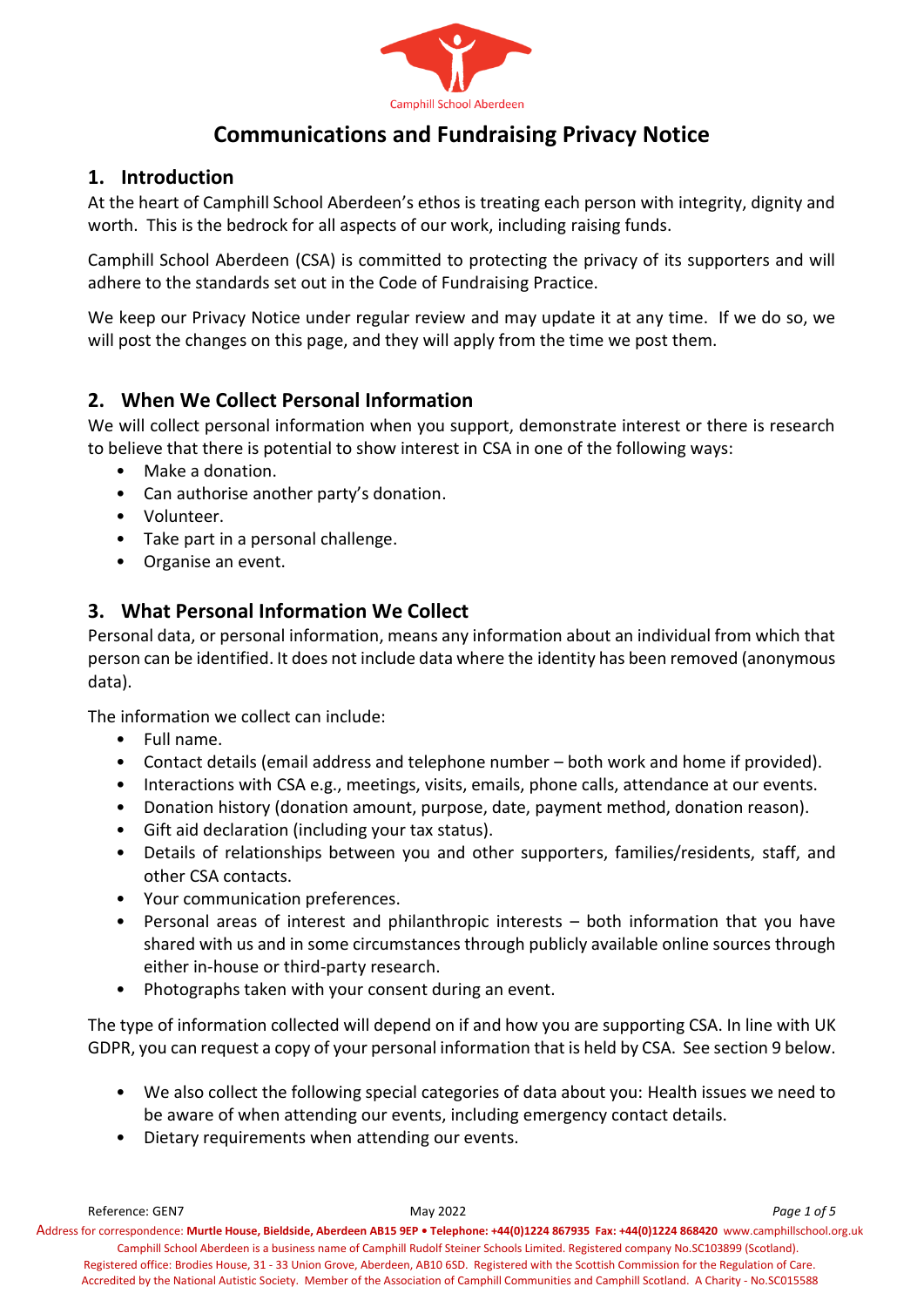Where we need to collect personal data by law, or under the terms of a contract we have with you, and you fail to provide that data when requested, we may not be able to perform the contract we have or are trying to enter into with you. In this case, we may have to cancel a product or service you have with us, but we will notify you if this is the case at the time.

## **4. Why We Collect Your Information**

We collect your personal information and use it where the law allows us to. Most commonly, we will use your personal data in the following circumstances:

- to adhere to statutory/ legal obligations.
- where we need to perform the contract, we are about to enter into or have entered into with you.
- where it is necessary for our legitimate interests; or
- where we have your consent.

We aim to work as effectively as possible to ensure your support will make the most significant impact to the lives of children and young people at CSA. This data allows us to build relationships that are strong and mutually beneficial, and we are contacting you in a timely manner and in ways that will be of interest to you.

Personal information is reviewed to ensure it remains accurate and relevant. It is important that the personal data we hold about you is accurate and current. Please keep us informed if your personal data changes during your relationship with us.

In line with CSA's Donation Acceptance and Refusal Policy, an appropriate level of due diligence reviews will be carried out before soliciting or accepting gifts in excess of £10,000, those which are associated with a naming opportunity, and/or if the source of funds is unknown. This will be carried out by our staff or a third-party to gather publicly available data, including reviewing known associations, criminal convictions, and offences. A copy of the Donation Acceptance and Refusal Policy is available on request from the CSA Fundraising Department by emailing [fundraising@crss.org.uk.](mailto:g.tracey@crss.org.uk)

On occasion, someone you know may inform us that you may be interested in CSA and share your name and contact details. Similarly, contact may be made following a recommendation from a CSA staff member, an employed fundraiser of CSA or a third party may identify you as a potential supporter.

In such circumstances we will contact you within 30 days to inform you that your data is being processed. If you wish for us to remove this data and not to contact you further, we will respect your wishes. Please let us know by emailing fundraising@crss.org.uk.

We will only use your personal data for the purposes for which we collected it, unless we reasonably consider that we need to use it for another reason and that reason is compatible with the original purpose. If you wish to get an explanation as to how the processing for the new purpose is compatible with the original purpose, please contact us. If we need to use your personal data for an unrelated purpose, we will notify you and we will explain the legal basis which allows us to do so.

Please note that we may process your personal data without your knowledge or consent, in compliance with the above rules, where this is required or permitted by law.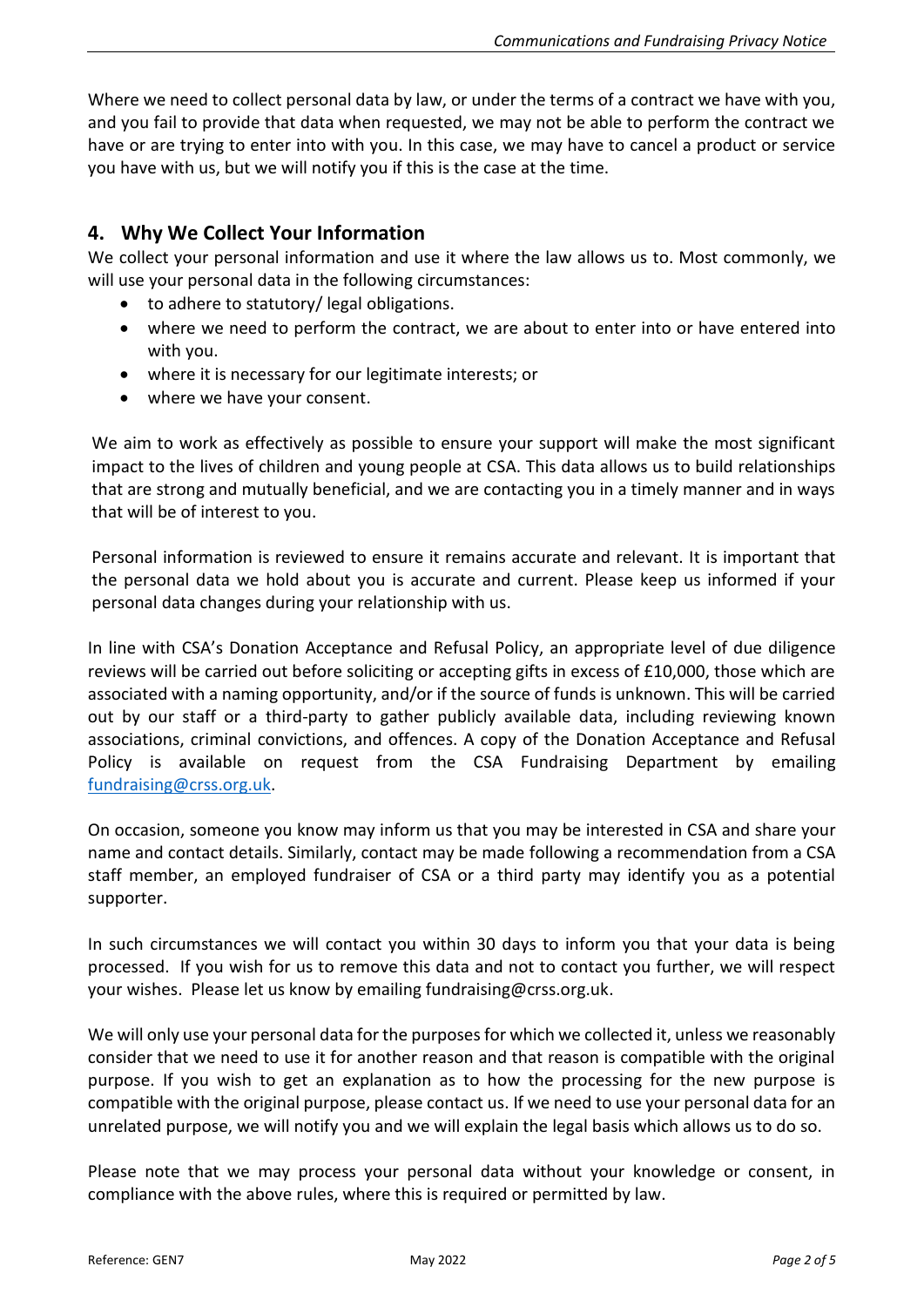## **5. What Do We Use This Information For**

Personal information may be used for the following purposes:

- Keep in touch with supporters regarding your gift, events, and general updates that we feel would be of interest to you including fundraising and marketing communications.
- Process, acknowledge and steward gifts and other payments (including tax administration for gift aid).
- Maintain records for internal use and statutory obligations.
- Registration to events and fundraising challenges.
- Process requests for corporate volunteering.
- Conduct due diligence in line with our Donation Acceptance and Refusal Policy, to reduce the risk of fraud, credit risk or reputational damage to CSA.
- Where you have given us your express consent, photographs, and videos in which you appear will be used to promote the work of CSA.
- Where appropriate, identify potential donors and create Research Profiles highlighting your preferences and philanthropic interests.
- Where appropriate, create briefings which will be shared with senior staff, Board members and other appropriate individuals in advance of events/meetings that you may attend.

#### **6. Joint Fundraising**

**We work in Partnership with Camphill Estates (CRSE) for fundraising Campaigns and Camphill Estates** are providing fundraising and marketing support for the wider fundraising and marketing functions.

Camphill Estates (CRSE) owns the land and property of Camphill School Aberdeen (CSA) and works in partnership with CSA to help build futures for children and young people with learning disabilities and additional support needs.

CSA and CRSE will become Joint fundraising partners, with common objectives and similar charitable goals.

Current supporters and potential supporters from each organisation will be identified and placed on a central secure system hosted and managed by CRSE. This will be done in line with both organisations privacy notices which are the same. We will obtain your consent for marketing from CRSE before we add you to your joint database.

Both organisations share common Privacy Notices with respect to fundraising and marketing.

#### **7. How We Store and Share Your Personal Information**

The information collected is stored electronically on a secure drive and in a password-protected system that is only accessible to members of staff with a legitimate reason to access this. Hard copies are only used when necessary and kept to a minimum, these are stored securely.

Relevant data is shared with external agencies when required by law e.g., auditors and HMRC. If we share data with an external third party, we ensure that appropriate data sharing agreements are in place before doing so and that partners have a legal responsibility to only use the information for the purposes for which we supply it. Examples of where we may do this include consultants and third-party agencies that advise us on individual's capacity to donate or potential interest in CSA, for example through wealth screening (such as Prospecting for Gold or other wealth screening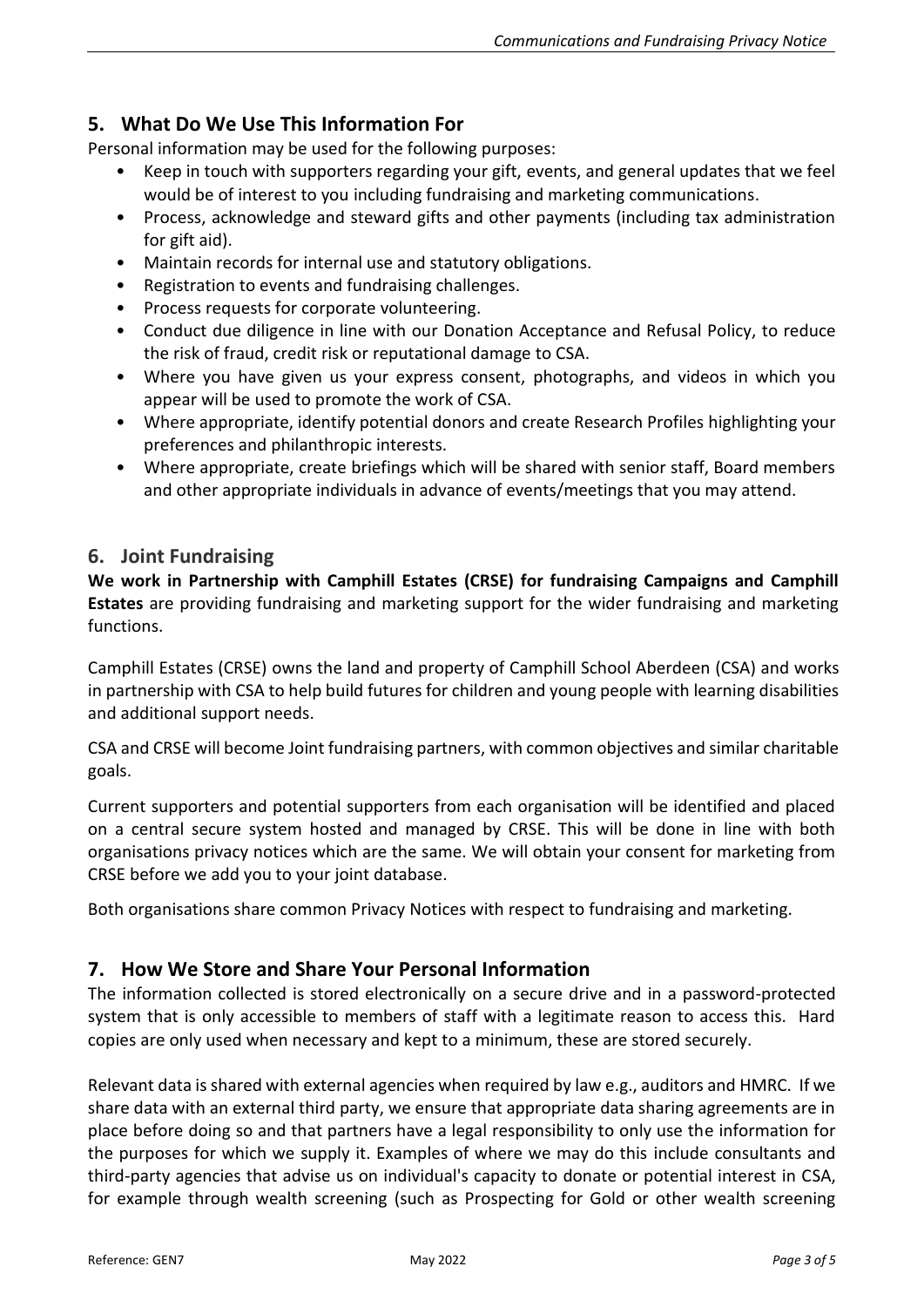companies we use from time to time), and our service providers that we use in our usual course of business to store and send information. The wealth screening partner we currently use is Prospecting for Gold. If you do not wish for us to share your details so that we can learn more about your current and prospective supporters, please contact us.

As mentioned in section 6, if you give us your consent, we will share your information with CRSE for joint fundraising purposes.

We make every effort to keep personal information secure and the appropriate security measures are in place to attempt to protect against loss, misuse, and alteration of data. While we cannot ensure or guarantee that loss, misuse, or alteration of information will not occur while it is under our control, we take every step possible to prevent this.

CSA will never sell your personal information to third parties.

We will not transfer your personal data outside of the UK and EU*.*

#### **8. How Long We Hold Data For**

We will retain your data for as long as reasonably necessary to fulfil the purposes we collected it for, including indefinitely in support of your lifelong relationship with CSA, or until you request us to do otherwise. We may retain your personal data for a longer period in the event of a complaint or if we reasonably believe there is a prospect of litigation in respect to our relationship with you.

Where you exercise your right to withdraw consent for marketing or unsubscribe from our marketing communications, we will retain a core set of personal data (name and address) to ensure we do not contact you inadvertently in the future (for our suppression list). Additionally, we may keep information for longer for statutory purposes (e.g., Gift Aid, anti-fraud, and auditors).

You can ask us or third parties to stop sending you marketing messages at any time. If you would like to unsubscribe from any marketing communications, please contact us.

#### **9. Your Rights**

In line with UK GDPR legislation, individuals have certain rights. Under certain circumstances you have rights under data protection laws in relation to your personal data:

- Request of access to your personal information (commonly known as a "**data subject access request**").
- Request correction of the personal data that we hold about you.
- Request erasure of your personal data.
- Object to processing of your personal data where we are relying on a legitimate interest.
- Request restriction of processing of your personal data.
- Request the transfer of your personal data to you or to a third party.
- Withdraw consent at any time where we are relying on consent to process your personal data.

If you want to exercise any of your rights, please contact us.

You will not have to pay a fee to access your personal data (or to exercise any of the other rights). However, we may charge a reasonable fee if your request is clearly unfounded, repetitive, or